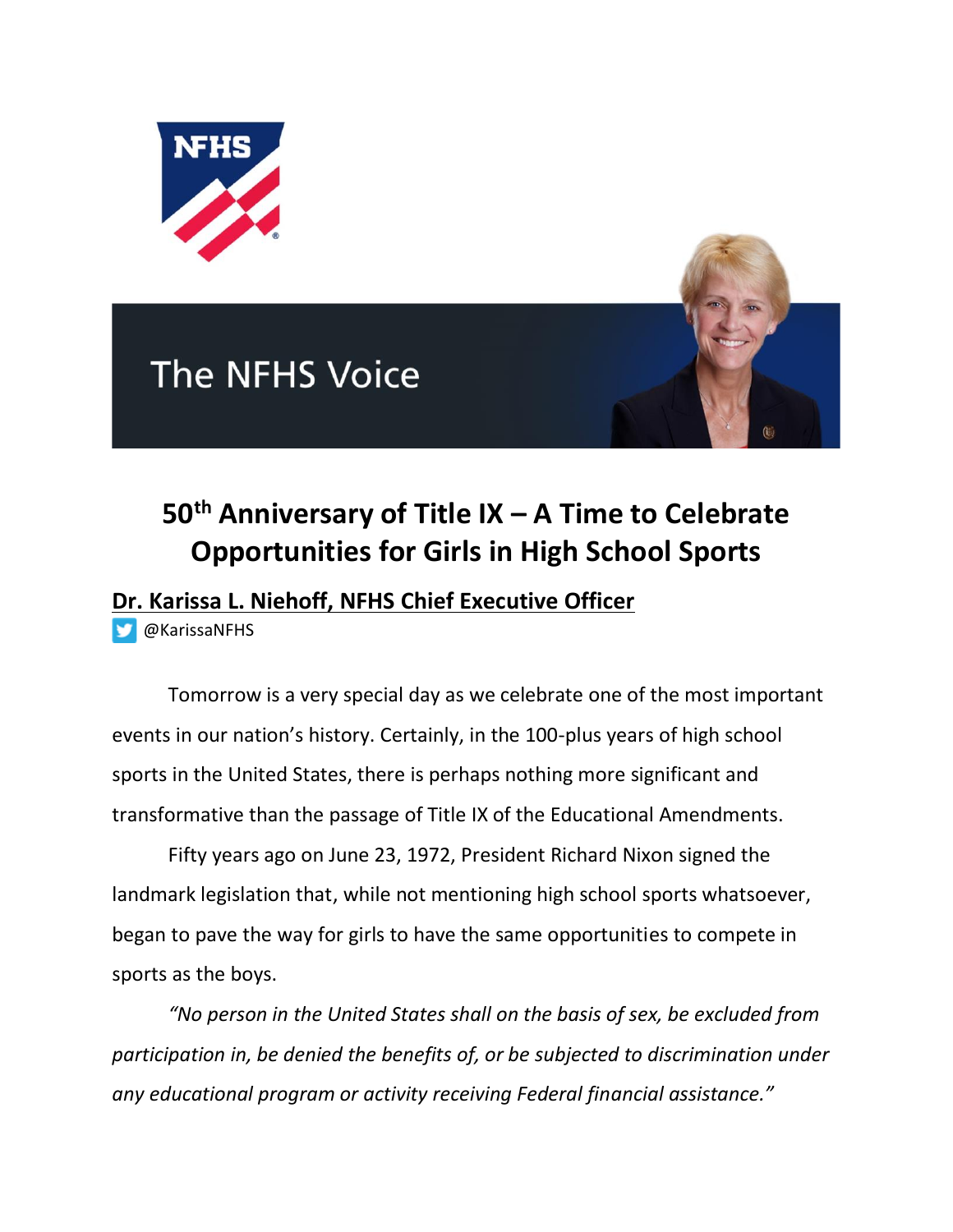These 37 words served as the groundwork to open the door of opportunity for girls in high school sports, and thousands upon thousands – and eventually millions – of girls seized that chance that had not been available previously.

Except in isolated cases, such as in Iowa with its highly popular six-on-six basketball in place well before 1972, girls did not have the same opportunities as boys. The scene began to change dramatically in the years that followed, and, 50 years later, we have much to celebrate.

Think for a second about the millions of girls who have been able to play sports in education-based programs the past 50 years. Certainly, the majority used life lessons learned through high school sports to assist them in becoming successful in their lives, whether in a profession, leaders in communities or as mothers raising children who, in turn, learn the importance of competing in high school sports and activity programs.

In addition, some girls were able to use their high school sports opportunity as a springboard to future athletic success. Imagine for a moment sports history the past 50 years without some of these individuals who got their start in high school sports thanks to the passage of Title IX.

• **Cheryl Miller**, Riverside (California) Polytechnic High School. She was the first player – male or female – to be named All-American by Parade Magazine four times. She once scored 100 points in a game and in 1986, Sports Illustrated named Miller the best player in college basketball, regardless of sex. She was inducted into the NFHS National High School Hall of Fame in 1990.

• **Jackie Joyner-Kersee**, Lincoln High School, East St. Louis, Illinois. A basketball, volleyball and track and field star in high school who won four state team titles – one in basketball and three in track and field. She won gold medals in the heptathlon and long jump at the 1988 Olympics. Regarded as the one of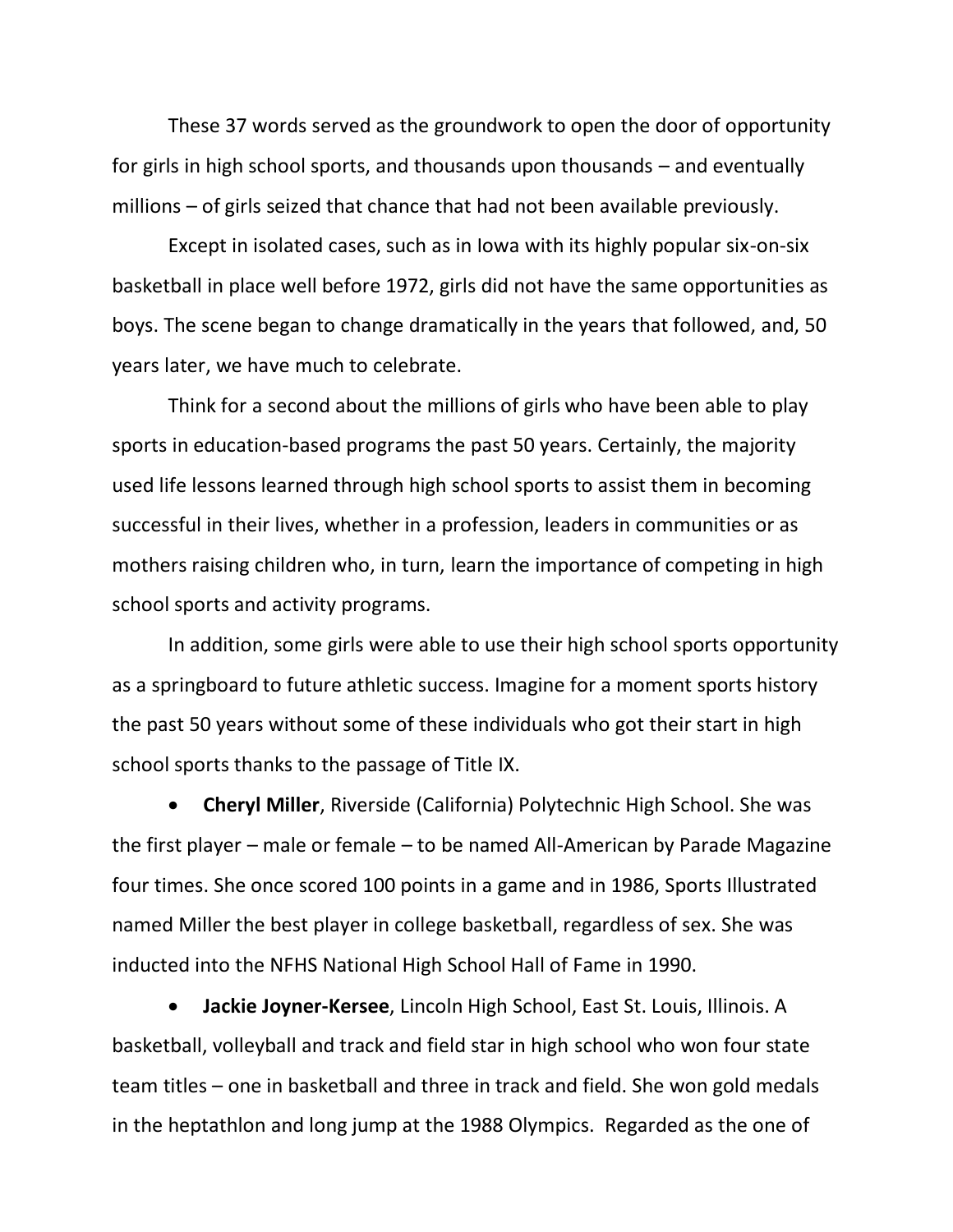the greatest female athletes of the 20<sup>th</sup> Century, Joyner-Kersee will speak at the NFHS Summer Meeting June 29 in San Antonio, Texas.

• **Dawn Staley,** Murrell Dobbins Tech High School, North Philadelphia, Pennsylvania. She was national player of the year as a senior and led the University of Virginia to three NCAA Final Fours. She won three Olympic gold medals as a player and one as coach of the U.S. team, and has led the University of South Carolina to two NCAA women's basketball championships.

The list continues, including numerous others in the NFHS National High School Hall of Fame – all because of that opportunity 50 years ago: Kim Mulkey, Lynette Woodard, Denise Curry, Chris Evert, Geri Grigsby, Ann Meyers-Drysdale, Jill Sterkel, Heather Farr, Natasha Kaiser-Brown, Janet Evans, Jackie Stiles, Missy West, Lisa Fernandez, Nicole Powell, Seimone Augustus, Maicel Malone and Michele Smith.

Several individuals who are a part of the 2022 class of the NFHS National High School Hall of Fame were involved with the administration – or were beneficiaries of – Title IX.

As head of the Iowa Girls High School Athletic Union (IGHSAU) for 48 years, the late E. Wayne Cooley provided programs for girls in 10 sports before the implementation of Title IX in 1972, including the storied six-on-six girls basketball.

In his early years with the NFHS in the 1970s, Jack Roberts was involved with the implementation of Title IX at the local and state levels, particularly with the regulations in 1974 that placed competitive athletics under the purview of Title IX.

Becky Oakes was a pre-Title IX high school athlete but played vital roles throughout her career with the Missouri State High School Activities Association and the NFHS in making sure that girls had equal opportunities.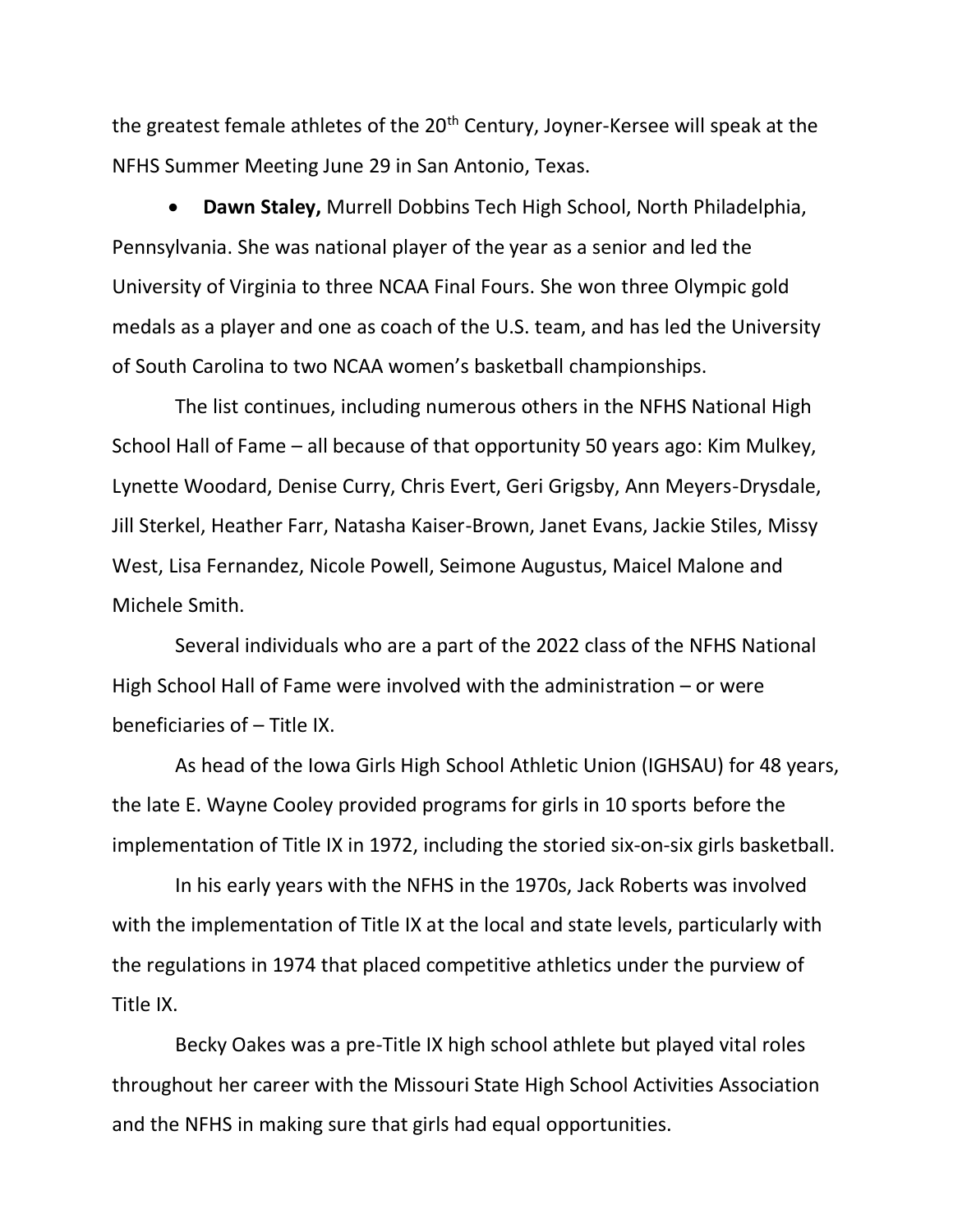Sanya Richards-Ross, one of four athletes in the 2022 Hall of Fame class, was a beneficiary of Title IX as an outstanding track and field athlete at St. Thomas Aquinas High School in Fort Lauderdale, Florida.

"As a woman who has benefited so greatly from Title IX, I can't imagine a world where female athletes aren't given the same opportunity as males. My prayer is that women never forget and always appreciate the opportunity and that opportunities continue to be greater for women because the potential that women have is endless."

One of the key individuals in making sure girls had these opportunities was Hawaii senator Patsy Takemoto Mink, who was a champion of women's rights. Mink co-authored the Title IX Amendment of the Higher Education Act and introduced the Women's Educational Equity Act of 1974.

Along with continuing to provide more opportunities for girls to compete in sports, efforts must intensify to keep high school female athletes engaged and involved in sports as coaches and administrators. We must support them as women – possibly looking at providing day care in some situations.

The celebration of the  $50<sup>th</sup>$  anniversary of Title IX is not a conclusion or a culminating event. We must continue to tell the story of why it is important for girls to be involved in high school sports – and then to consider moving into positions as coaches and administrators. We must do a better job at helping women with a life-work balance.

The May issue of the NFHS' national magazine, *High School Today*, contains many articles relating to the 50<sup>th</sup> anniversary of Title IX, including a feature by Peg Pennepacker on Bernice Sandler, whose willingness to fight against the discrimination she faced in 1969 led to the eventual Title IX legislation in 1972. Following is a link to the May issue of *High School Today*: